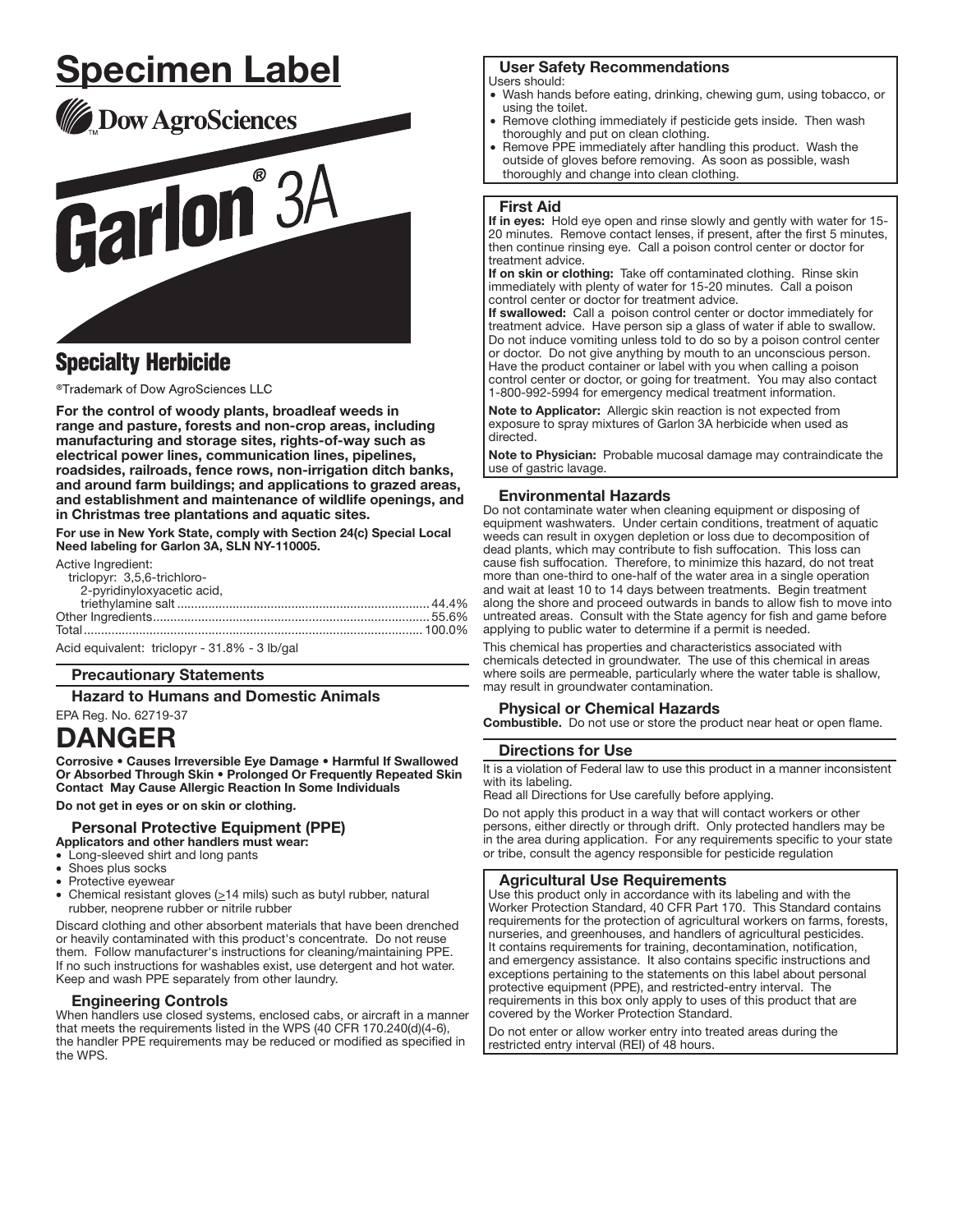# Agricultural Use Requirements (Cont.)

PPE required for early entry to treated areas that is permitted under the Worker Protection Standard and that involves contact with anything that has been treated, such as plants, soil, or water, is:

· Coveralls

֧֖֚֕֕֡

֧֖֚֕֕֡

- Shoes plus socks
- Protective eyewear
- · Chemical-resistant gloves (>14 mils) such as butyl rubber, natural rubber, neoprene rubber or nitrile rubber

#### Non-Agricultural Use Requirements

The requirements in this box apply to uses of this product that are NOT within the scope of the Worker Protection Standard for Agricultural Pesticides (40 CFR Part 170). The WPS applies when this product is used to produce agricultural plants on farms, forests, nurseries, or greenhouses.

Entry Restrictions for Non-WPS Uses: For applications to noncropland areas, do not allow entry into areas until sprays have dried, unless applicator and other handler PPE is worn.

# Storage and Disposal

Do not contaminate water, food, or feed by storage and disposal. Open dumping is prohibited.

Pesticide Storage: Store above 28°F or agitate before use. Pesticide Disposal: Wastes resulting from the use of this product may be disposed of on site or at an approved waste disposal facility.

#### Nonrefillable containers 5 gallons or less:

Container Handling: Nonrefillable container. Do not reuse or refill this container. Offer for recycling if available or puncture and dispose of in a sanitary land fill, or by incineration, or by other procedures allowed by state and local authorities.

Triple rinse or pressure rinse container (or equivalent) promptly after emptying. Triple rinse as follows: Empty the remaining contents into application equipment or a mix tank and drain for 10 seconds after the fiow begins to drip. Fill the container 1/4 full with water and recap. Shake for 10 seconds. Pour rinsate into application equipment or a mix tank or store rinsate for later use or disposal. Drain for 10 seconds after the flow begins to drip. Repeat this procedure two more times. Pressure rinse as follows: Empty the remaining contents into application equipment or a mix tank and continue to drain for 10 seconds after the flow begins to drip. Hold container upside down over application equipment or mix tank or collect rinsate for later use or disposal. Insert pressure rinsing nozzle in the side of the container, and rinse at about 40 psi for at least 30 seconds. Drain for 10 seconds after the fiow begins to drip.

#### Refillable containers 5 gallons or larger:

Container Handling: Refillable container. Refill this container with pesticide only. Do not reuse this container for any other purpose. Cleaning the container before final disposal is the responsibility of the person disposing of the container. Cleaning before refilling is the responsibility of the refiller. To clean the container before final disposal, empty the remaining contents from this container into application equipment or a mix tank. Fill the container about 10% full with water. Agitate vigorously or recirculate water with the pump for two minutes. Pour or pump rinsate into application equipment or rinsate collection system. Repeat this rinsing procedure two more times.

#### Nonrefillable containers 5 gallons or larger:

Container Handling: Nonrefillable container. Do not reuse or refill this container. Offer for recycling if available or puncture and dispose of in a sanitary land fill, or by incineration, or by other procedures allowed by state and local authorities.

# Storage and Disposal (Cont.)

Triple rinse or pressure rinse container (or equivalent) promptly after emptying. Triple rinse as follows: Empty the remaining contents into application equipment or a mix tank. Fill the container 1/4 full with water. Replace and tighten closures. Tip container on its side and roll it back and forth, ensuring at least one complete revolution, for 30 seconds. Stand the container on its end and tip it back and forth several times. Turn the container over onto its other end and tip it back and forth several times. Empty the rinsate into application equipment or a mix tank or store rinsate for later use or disposal. Repeat this procedure two more times. Pressure rinse as follows: Empty the remaining contents into application equipment or a mix tank and continue to drain for 10 seconds after the fiow begins to drip. Hold container upside down over application equipment or mix tank or collect rinsate for later use or disposal. Insert pressure rinsing nozzle in the side of the container, and rinse at about 40 psi for at least 30 seconds. Drain for 10 seconds after the fiow begins to drip.

# General Information for Forests and Non-Crop Areas

Use Garlon® 3A specialty herbicide for the control of woody plants and broadleaf weeds in range and pasture, forests and non-crop areas including manufacturing and storage sites, rights-of-way such as electrical power lines, communication lines, pipelines, roadsides, railroads, fence rows, non-irrigation ditch banks, and around farm buildings, and applications to grazed areas, and establishment and maintenance of wildlife openings, and in Christmas tree plantations and aquatic sites.

Obtain Required Permits: Consult with appropriate state or local water authorities before applying this product to public waters. State or local public agencies may require permits.

# General Use Precautions and Restrictions

# For use in New York State, comply with Section 24(c) Special Local Need labeling for Garlon 3A, SLN NY-110005.

When applying this product in tank mix combination, follow all applicable use directions, precautions and limitations on each manufacturer's label. Note: If tank mixing with Rodeo® herbicide, mix the Garlon 3A with at least 75% of the total spray volume desired and ensure that Garlon 3A is well mixed before adding the Rodeo to avoid incompatibility.

Chemigation: Do not apply this product through any type of irrigation system.

Do not apply Garlon 3A directly to, or otherwise permit it to come into direct contact with, grapes, tobacco, vegetable crops, fiowers, or other desirable broadleaf plants. Do not permit spray mists containing Garlon 3A to drift onto such plants.

It is permissible to treat non-irrigation ditch banks, seasonally dry wetlands (such as fiood plains, deltas, marshes, swamps, or bogs), and transitional areas between upland and lowland sites.

Water treated with Garlon 3A may not be used for irrigation purposes for 120 days after application or until residue levels of Garlon 3A are determined by laboratory analysis, or other appropriate means of analysis, to be 1 ppb or less.

Seasonal Irrigation Waters: Garlon 3A may be applied during the offseason to surface waters that are used for irrigation on a seasonable basis provided that there is a minimum of 120 days between applying Garlon 3A and the first use of treated water for irrigation purposes, or until residue levels of Garlon 3A are determined by laboratory analysis, or other appropriate means of analysis, to be 1 ppb or less.

j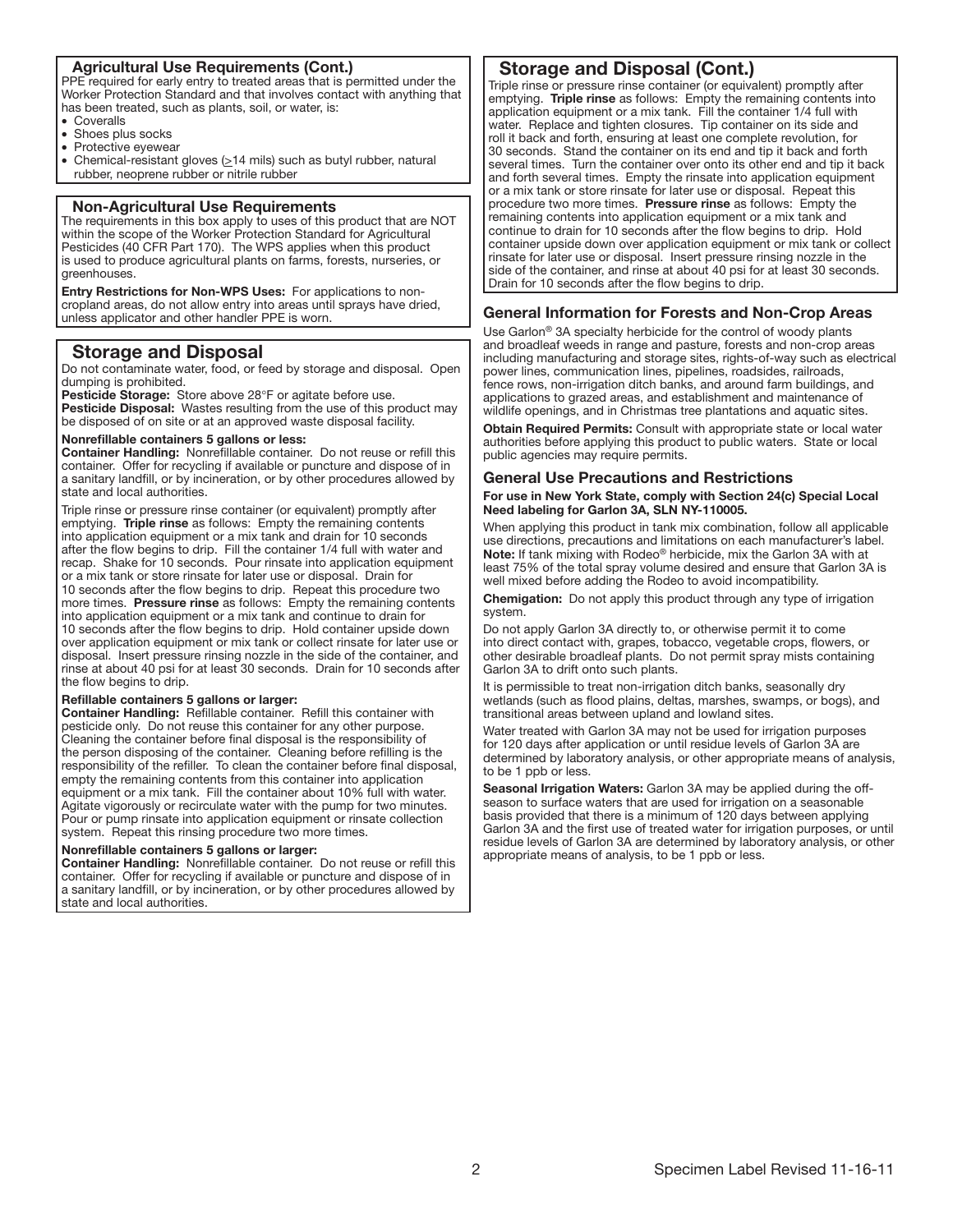Irrigation Canals/Ditches: Do not apply Garlon 3A to irrigation canals/ ditches unless the 120-day restriction on irrigation water usage can be observed or residue levels of Garlon 3A are determined by laboratory analysis, or other appropriate means of analysis, to be 1 ppb or less.

- Do not apply to salt water bays or estuaries.
- Do not apply directly to un-impounded rivers or streams.
- Do not apply on ditches or canals currently being used to transport irrigation water or that will be used for irrigation within 4 months following treatment. It is permissible to treat irrigation and non-irrigation ditch banks.
- · Do not apply where runoff water may fiow onto agricultural land as injury to crops may result.
- · When making applications to control unwanted plants on banks or shorelines of moving water sites, minimize overspray to open water.
- · The use of a mistblower is not recommended.
- · Apply no more than 2 lb ae of triclopyr (2/3 gallon of Garlon 3A) per acre per growing season on range and pasture sites, including rights-of-way, fence rows or any area where grazing or harvesting is allowed.
- · On forestry sites, Garlon 3A may be used at rates up to 6 lb ae of triclopyr (2 gallons of Garlon 3A) per acre per year.
- · For all terrestrial use sites other than range, pasture, forestry sites, and grazed areas, the maximum application rate is 9 lb ae of triclopyr (3 gallons of Garlon 3A) per acre per year.

# For use in New York State, comply with Section 24(c) Special Local Need labeling for Garlon 3A, SLN NY-110005.

#### Precautions for Potable Water Intakes for Emerged Aquatic Weed Control

See chart below for specific setback distances near functioning potable water intakes. Note: Existing potable water intakes which are no longer in use, such as those replaced by potable water wells or connections to a municipal water system, are not considered to be functioning potable water intakes. These setback restrictions do not apply to terrestrial applications made adjacent to potable water intakes.

|              | <b>Garlon 3A Application Rate</b> |           |           |           |
|--------------|-----------------------------------|-----------|-----------|-----------|
| Area Treated | 2 gt/acre                         | 4 gt/acre | 6 gt/acre | 8 gt/acre |
| (acres)      | <b>Setback Distance (ft)</b>      |           |           |           |
|              |                                   | 200       | 400       | 500       |
| $>4 - 8$     |                                   | 200       | 700       | 900       |
| $>8 - 16$    |                                   | 200       | 700       | 1000      |
| >16          |                                   | 200       | 900       | 1300      |

Ī To apply Garlon 3A around and within the distances noted above from a functioning potable water intake, the intake must be turned off until the triclopyr level in the intake water is determined to be 0.4 parts per million (ppm) or less by laboratory analysis or immunoassay.

· Recreational Use of Water in Treatment Area: There are no restrictions on use of water in the treatment area for recreational purposes, including swimming and fishing.

· Livestock Use of Water from Treatment Area: There are no restrictions on livestock consumption of water from the treatment area.

#### Grazing and Haying Restrictions

Except for lactating dairy animals, there are no grazing restrictions following application of this product.

- Grazing Lactating Dairy Animals: Do not allow lactating dairy animals to graze treated areas until the next growing season following application of this product.
- Do not harvest hay for 14 days after application.
- Grazed areas of non-cropland and forestry sites may be spot treated if they comprise no more than 10% of the total grazable area.

Slaughter Restrictions: During the season of application, withdraw livestock from grazing treated grass at least 3 days before slaughter.

# Avoiding Injurious Spray Drift

Make applications only when there is little or no hazard from spray drift. Small quantities of spray, which may not be visible, may seriously injure susceptible plants. Do not spray when wind is blowing toward susceptible crops or ornamental plants that are near enough to be injured. It is suggested that a continuous smoke column at or near the spray site or a smoke generator on the spray equipment be used to detect air movement, lapse conditions, or temperature inversions (stable air). If the smoke layers or indicates a potential of hazardous spray drift, do not spray.

Aerial Application: For aerial application on rights-of-way or other areas near susceptible crops, apply through a Microfoil† or Thru-Valve boom†, or use an agriculturally labeled drift control additive. Other drift reducing systems or thickened sprays prepared by using high viscosity inverting systems may be used if they are made as drift-free as mixtures containing agriculturally labeled thickening agents or applications made with the Microfoil or Thru-Valve boom. Keep spray pressures low enough to provide coarse spray droplets. Spray boom should be no longer than 3/4 of the rotor length. Do not use a thickening agent with the Microfoil or Thru-Valve booms, or other systems that cannot accommodate thick sprays. Spray only when the wind velocity is low (follow state regulations). Avoid application during air inversions. If a spray thickening agent is used, follow all use recommendations and precautions on the product label.

**†** Reference within this label to a particular piece of equipment produced by or available from other parties is provided without consideration for use by the reader at its discretion and subject to the reader's independent circumstances, evaluation, and expertise. Such reference by Dow AgroSciences is not intended as an endorsement of such equipment, shall not constitute a warranty (express or implied) of such equipment, and is not intended to imply that other equipment is not available and equally suitable. Any discussion of methods of use of such equipment does not imply that the reader should use the equipment other than is advised in directions available from the equipment's manufacturer. The reader is responsible for exercising its own judgment and expertise, or consulting with sources other than Dow AgroSciences, in selecting and determining how to use its equipment.

#### Spray Drift Management

Avoiding spray drift at the application site is the responsibility of the applicator. The interaction of many equipment and weather related factors determine the potential for spray drift. The applicator and the grower are responsible for considering all these factors when making decisions.

The following drift management requirements must be followed to avoid off-target drift movement from aerial applications:

- 1. The distance of the outer most operating nozzles on the boom must not exceed 3/4 the length of the rotor.
- 2. Nozzles must always point backward parallel with the air stream and never be pointed downwards more than 45 degrees.

Where states have more stringent regulations, they should be observed.

The applicator should be familiar with and take into account the information covered in the following Aerial Drift Reduction Advisory. [This information is advisory in nature and does not supersede mandatory label requirements.]

#### Aerial Drift Reduction Advisory

Information on Droplet Size: The most effective way to reduce drift potential is to apply large droplets. The best drift management strategy is to apply the largest droplets that provide sufflcient coverage and control. Applying larger droplets reduces drift potential, but will not prevent drift if applications are made improperly, or under unfavorable environmental conditions (see Wind, Temperature and Humidity, and Temperature Inversions).

#### Controlling Droplet Size:

- · Volume Use high fiow rate nozzles to apply the highest practical spray volume. Nozzles with higher rated fiows produce larger droplets.
- · Pressure Do not exceed the nozzle manufacturer's recommended pressures. For many nozzle types, lower pressure produces larger droplets. When higher fiow rates are needed, use higher fiow rate nozzles instead of increasing pressure.
- · Number of Nozzles Use the minimum number of nozzles that provide uniform coverage.
- · Nozzle Orientation Orienting nozzles so that the spray is released parallel to the airstream produces larger droplets than other orientations and is the recommended practice. Significant deflection from horizontal will reduce droplet size and increase drift potential.
- Nozzle Type Use a nozzle type that is designed for the intended application. With most nozzle types, narrower spray angles produce larger droplets. Consider using low-drift nozzles. Solid stream nozzles oriented straight back produce the largest droplets and the lowest drift.

Boom Length: For some use patterns, reducing the effective boom length to less than 3/4 of the rotor length may further reduce drift without reducing swath width.

Application Height: Applications should not be made at a height greater than 10 feet above the top of the largest plants unless a greater height is required for aircraft safety. Making applications at the lowest height that is safe reduces exposure of droplets to evaporation and wind.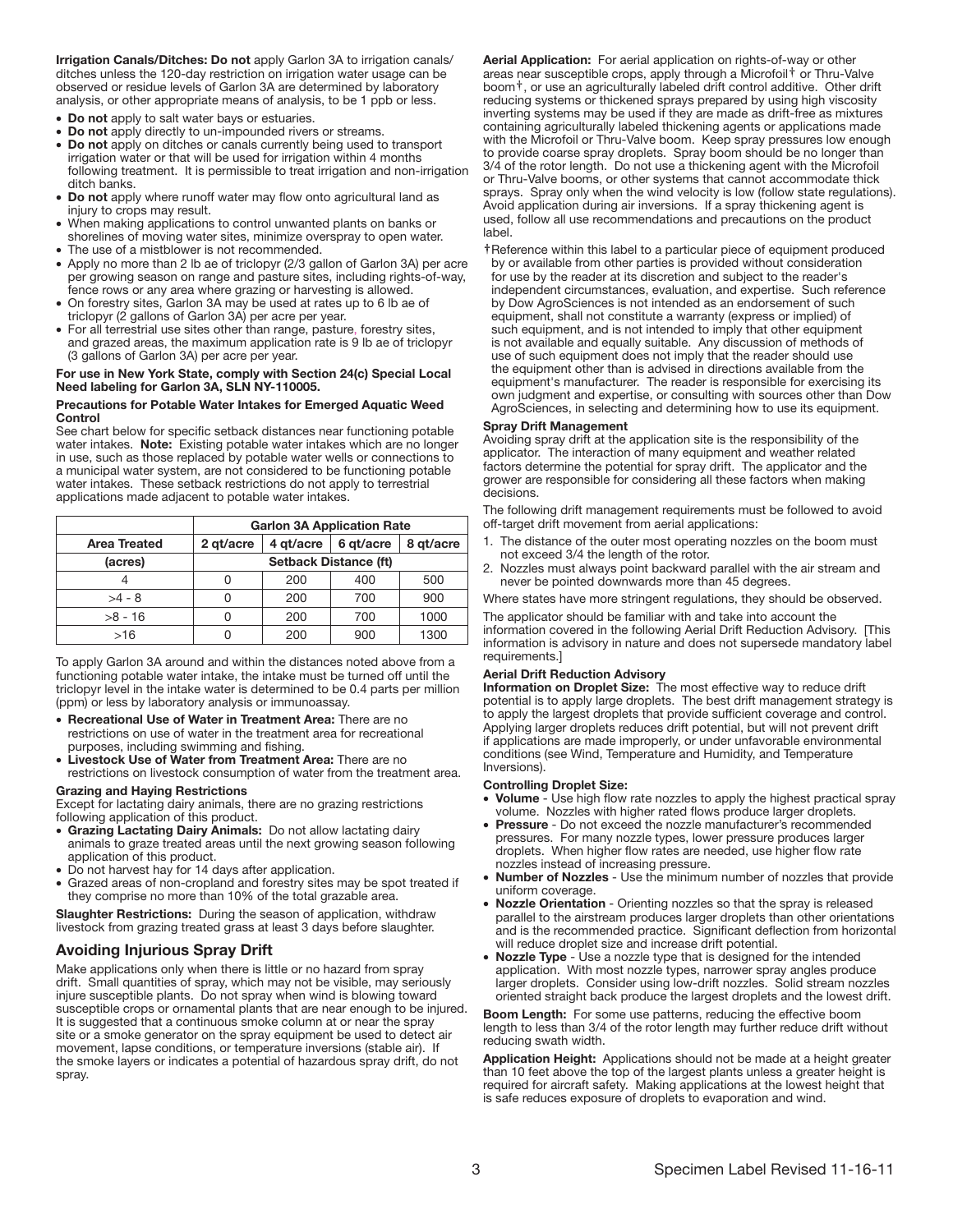Swath Adjustment: When applications are made with a crosswind, the swath will be displaced downwind. Therefore, on the up and downwind edges of the field, the applicator must compensate for this displacement by adjusting the path of the aircraft upwind. Swath adjustment distance should increase, with increasing drift potential (higher wind, smaller drops, etc.).

Wind: Drift potential is lowest between wind speeds of 2 to 10 mph. However, many factors, including droplet size and equipment type, determine drift potential at any given speed. Application should be avoided below 2 mph due to variable wind direction and high inversion potential. Note: Local terrain can infiuence wind patterns. Every applicator should be familiar with local wind patterns and how they affect spray drift.

Temperature and Humidity: When making applications in low relative humidity, set up equipment to produce larger droplets to compensate for evaporation. Droplet evaporation is most severe when conditions are both hot and dry.

Temperature Inversions: Applications should not occur during a local, low level temperature inversion because drift potential is high. Temperature inversions restrict vertical air mixing, which causes small suspended droplets to remain in a concentrated cloud. This cloud can move in unpredictable directions due to the light variable winds common during inversions. Temperature inversions are characterized by increasing temperatures with altitude and are common on nights with limited cloud cover and light to no wind. They begin to form as the sun sets and often continue into the morning. Their presence can be indicated by ground fog; however, if fog is not present, inversions can also be identified by the movement of the smoke from a ground source or an aircraft smoke generator. Smoke that layers and moves laterally in a concentrated cloud (under low wind conditions) indicates an inversion, while smoke that moves upward and rapidly dissipates indicates good vertical air mixing.

Sensitive Areas: The pesticide should only be applied when the potential for drift to adjacent sensitive areas (e.g., residential areas, bodies of water, known habitat for threatened or endangered species, non-target crops) is minimal (e.g., when wind is blowing away from the sensitive areas).

Ground Equipment: To aid in reducing spray drift, Garlon 3A should be used in thickened (high viscosity) spray mixtures using an agriculturally labeled drift control additive, high viscosity invert system, or equivalent as directed by the manufacturer. With ground equipment, spray drift can be reduced by keeping the spray boom as low as possible; by applying 20 gallons or more of spray per acre; by keeping the operating spray pressures at the lower end of the manufacturer's recommended pressures for the specific nozzle type used (low pressure nozzles are available from spray equipment manufacturers); and by spraying when wind velocity is low (follow state regulations). In hand-gun applications, select the minimum spray pressure that will provide adequate plant coverage (without forming a mist). Do not apply with nozzles that produce a finedroplet spray.

High Volume Leaf-Stem Treatment: To minimize spray drift, do not use pressure exceeding 50 psi at the spray nozzle and keep sprays no higher than brush tops. An agriculturally labeled thickening agent may be used to reduce drift.

# Plants Controlled

#### Woody Plant Species

alder arrowwood ash aspen Australian pine bear clover (bearmat) beech birch blackberry blackgum Brazilian pepper cascara ceanothus cherry chinquapin choke cherry cottonwood crataegus (hawthorn) Douglas fir dogwood elderberry elm gallberry hazel hornbean kudzu<sup>1</sup> locust madrone maples mulberry oaks persimmon pine poison ivy poison oak poplar salt-bush

salt cedar<sup>2</sup> salmonberry sassafras scotch broom sumac sweetbay magnolia sweetgum sycamore tanoak thimbleberry tulip poplar waxmyrtle western hemlock wild rose willow winged elm

(*Baccharis* spp.)

<sup>1</sup>For complete control, re-treatment may be necessary. <sup>2</sup>Use cut surface treatments for best results.

#### Annual and Perennial Broadleaf Weeds

| bindweed       |
|----------------|
| burdock        |
| Canada thistle |
| chicory        |
| curly dock     |
| dandelion      |
| field bindweed |

lambsquarter Mexican petunia plantain purple loosestrife ragweed smartweed

Spanish needles/common beggarthicks tansy ragwort tropical soda apple vetch wedelia wild lettuce

# Purple Loosestrife (*Lythrum salicaria*)

Purple loosestrife can be controlled with foliar applications of Garlon 3A. For broadcast applications, use a minimum of  $4\overline{1}/2$  to 6 lb ae of triclopyr (6 to 8 quarts of Garlon 3A) per acre. Apply Garlon 3A when purple loosestrife is at the bud to mid-fiowering stage of growth. Follow-up applications for control of regrowth should be made the following year in order to achieve increased control of this weed species. For all applications, a non-ionic surfactant should be added to the spray mixture. Follow all directions and use precautions on the label of the surfactant. Thorough wetting of the foliage and stems is necessary to achieve satisfactory control. A minimum spray volume of 50 gallons per acre is recommended for ground broadcast applications.

If using a backpack sprayer, a spray mixture containing 1% to 1.5% Garlon 3A or 5 to 7.6 fl oz of Garlon 3A per 4 gallons of water should be used. All purple loosestrife plants should be thoroughly wetted.

#### Application Methods

Use Garlon 3A at rates of 3/4 to 9 lb ae of triclopyr (1/4 to 3 gallons of Garlon 3A) per acre to control broadleaf weeds and woody plants. In all cases, use the amount specified in enough water to give uniform and complete coverage of the plants to be controlled. Use only water suitable for spraying. Use an agriculturally labeled non-ionic surfactant for all foliar applications. When using surfactants, follow the use directions and precautions listed on the surfactant manufacturer's label. Use the higher concentrations of surfactant in the spray mixture when applying lower spray volumes per acre. The order of addition to the spray tank is water, spray thickening agent (if used), additional herbicide (if used), and Garlon 3A. Surfactant should be added to the spray tank last or as recommended on the product label. If combined with emulsifiable concentrate herbicides, moderate continuous adequate agitation is required.

Before using any recommended tank mixtures, read the directions and all use precautions on both labels. Note: If tank mixing with Rodeo<sup>®</sup> herbicide, mix the Garlon 3A with at least 75% of the total spray volume desired and ensure that Garlon 3A is well mixed before adding the Rodeo to avoid incompatibility.

For best results, apply when woody plants and weeds are actively growing. When hard to control species such as ash, blackgum, choke cherry, elm, maples, oaks, pines, or winged elm are prevalent and during applications made in late summer when the plants are mature and during drought conditions, use the higher rates of Garlon 3A alone or in combination with Tordon® 101 Mixture specialty herbicide. (Tordon 101 Mixture is a restricted use pesticide. See product label.) Tordon 101 Mixture is not registered for use in the states of California and Florida.

When using Garlon 3A in combination with 2,4-D 3.8 lb amine, like DMA 4 IVM, or low volatile ester herbicides, generally the higher rates should be used for satisfactory brush control.

Use the higher dosage rates when brush approaches an average of 15 feet in height or when the brush covers more than 60% of the area to be treated. If lower rates are used on hard to control species, resprouting may occur the year following treatment.

On sites where easy to control brush species dominate, rates less than those listed may be effective. Consult State or Local Extension personnel for such information.

# Foliage Treatment With Ground Equipment

#### High Volume Foliage Treatment

For control of woody plants, use Garlon 3A at the rate of 3 to 9 lb ae of triclopyr (1 to 3 gallons of Garlon 3A) per 100 gallons of spray solution, or Garlon 3A at 3/4 to 3 lb ae of triclopyr (1 to 4 quarts of Garlon 3A) may be tank mixed with 1/4 to 1/2 gallons of 2,4-D 3.8 lb amine, like DMA 4 IVM, or low volatile ester or Tordon 101 Mixture and diluted to make 100 gallons of spray solution. Apply at a volume of 100 to 400 gallons of total spray per acre depending upon size and density of woody plants. Coverage should be thorough to wet all leaves, stems, and root collars. (See General Use Precautions and Restrictions.) Do not exceed maximum allowable use rates per acre (see table below). Tordon 101 Mixture is not registered for use in the states of California and Florida.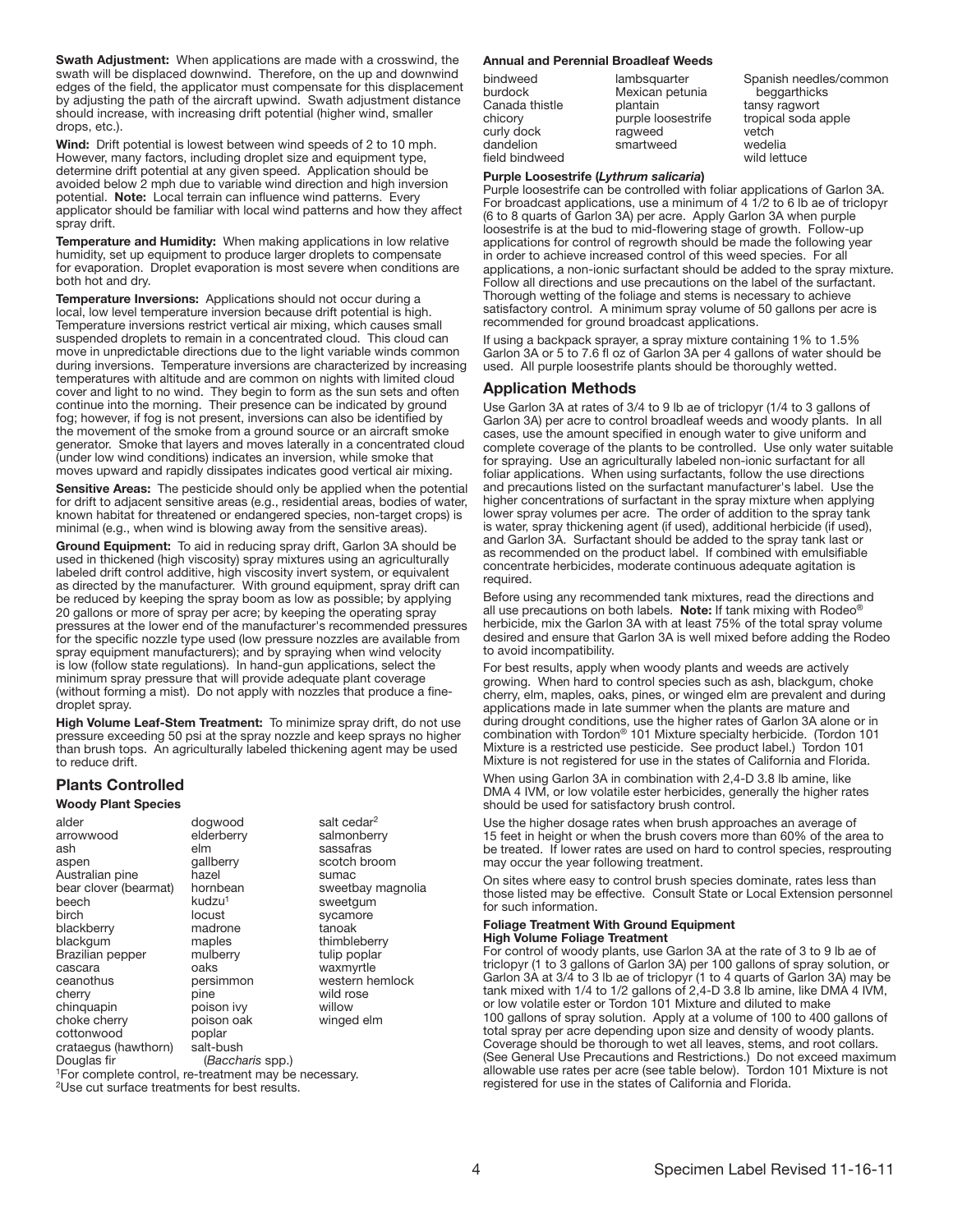#### Maximum Labeled Rate versus Spray Volume per Acre

|                                            | <b>Maximum Rate of Garlon 3A</b>                                      |                                                                 |                                                                                |
|--------------------------------------------|-----------------------------------------------------------------------|-----------------------------------------------------------------|--------------------------------------------------------------------------------|
| <b>Total Spray</b><br>Volume<br>(gal/acre) | Range and<br>Pasture Sites <sup>1</sup><br>(gal/100 gal)<br>of spray) | <b>Forestry Sites<sup>2</sup></b><br>(gal/100 gal)<br>of spray) | <b>Other Non-</b><br>Cropland Sites <sup>3</sup><br>(gal/100 gal)<br>of spray) |
| 400                                        | Do not use                                                            | 0.5                                                             | 0.75                                                                           |
| 300                                        | Do not use                                                            | 0.67                                                            |                                                                                |
| 200                                        | Do not use                                                            |                                                                 | 1.5                                                                            |
| 100                                        | 0.67                                                                  | $\overline{2}$                                                  | 3                                                                              |
| 50                                         | 1.33                                                                  | 4                                                               | 6                                                                              |
| 40                                         | 1.67                                                                  | 5                                                               | 7.5                                                                            |
| 30                                         | 2.33                                                                  | 6.65                                                            | 10                                                                             |
| 20                                         | 3.33                                                                  | 10                                                              | 15                                                                             |
| 10                                         | 6.67                                                                  | 20                                                              | 30                                                                             |

<sup>1</sup>Do not exceed the maximum use rate of 2 lb ae of triclopyr (2/3 gal of Garlon 3A)/acre/year.

<sup>2</sup>Do not exceed the maximum use rate of 6 lb ae of triclopyr (2 gal of Garlon 3A)/acre/year.

<sup>3</sup>Do not exceed the maximum use rate of 9 lb ae of triclopyr (3 gal of Garlon 3A)/acre/year on non-cropland use sites other than rangeland, pasture, forestry, and grazed areas.

#### Low Volume Foliage Treatment

To control susceptible woody plants, apply up to 15 lb ae of triclopyr (5 gallons of Garlon 3A) in 10 to 100 gallons of finished spray. The spray concentration of Garlon 3A and total spray volume per acre should be adjusted according to the size and density of target woody plants and kind of spray equipment used. With low volume sprays, use sufficient spray volume to obtain uniform coverage of target plants including the surfaces of all foliage, stems, and root collars (see General Use Precautions and Restrictions). For best results, a surfactant should be added to all spray mixtures. Match equipment and delivery rate of spray nozzles to height and density of woody plants. When treating tall, dense brush, a truck mounted spray gun with spray tips that deliver up to 2 gallons per minute at 40 to 60 psi may be required. Backpack or other types of specialized spray equipment with spray tips that deliver less than 1 gallon of spray per minute may be appropriate for short, low to moderate density brush.

Tank Mixing: As a low volume foliar spray, up to 9 lb ae of triclopyr (3 gallons of Garlon 3A) may be applied in tank mix combination with 1/2 to 1 gallon of Tordon K or 1 to 2 gallons of Tordon 101 Mixture in 10 to 100 gallons of finished spray. Tordon 101 Mixture and Tordon K are not registered for use in the states of California and Florida.

#### Broadcast Applications With Ground Equipment

Apply using equipment that will assure uniform coverage of the spray volumes applied. To improve spray coverage, add an agriculturally labeled non-ionic surfactant as described later under Directions for Use. See Maximum Labeled Rate versus Spray Volume per Acre table above for relationship between mixing rate, spray volume and maximum application rate.

#### Woody Plant Control

Foliage Treatment: Use 6 to 9 lb ae of triclopyr (2 to 3 gallons of Garlon 3A) in enough water to make 20 to 100 gallons of total spray per acre or 1 1/2 to 3 lb ae of triclopyr (1/2 to 1 gallon of Garlon 3A) may be combined with 1 to 2 gallons of 2,4-D 3.8 lb amine, like DMA 4 IVM, or low volatile esters or Tordon 101 Mixture in sufficient water to make 20 to 100 gallons of total spray per acre. Tordon 101 Mixture is not registered for use in the states of California and Florida.

#### Broadleaf Weed Control

Use Garlon 3A at rates of 1 to 4 1/2 lb ae of triclopyr (1/3 to 1 1/2 gallons of Garlon 3A) in a total volume of 20 to 100 gallons of water per acre. Apply any time during the growing season. Garlon 3A at 1 to 3 lb ae of triclopyr (1/3 to 1 gallon of Garlon 3A) may be tank mixed with 1/2 to 1 gallon of Tordon K, Tordon 101 Mixture or 2,4-D 3.8 lb amine, like DMA 4 IVM, or low volatile herbicides to improve the spectrum of activity. Tordon 101 Mixture and Tordon K are not registered for use in the states of California and Florida.

#### Aerial Application (Helicopter Only)

Aerial sprays should be applied using suitable drift control. (See General Use Precautions and Restrictions.) Add an agriculturally labeled non-ionic surfactant as described under Directions for Use. See Maximum Labeled Rate versus Spray Volume per Acre table above for relationship between mixing rate, spray volume and maximum application rate.

#### Foliage Treatment (Non-Grazed Rights-of-Way)

Non-grazed areas: Use 6 to 9 lb ae of triclopyr (2 to 3 gallons of Garlon 3A) or 3 to 4 1/2 lb ae of triclopyr (1 to 1 1/2 gallons of Garlon 3A) in a tank mix combination with 1 to 2 gallons of 2,4-D 3.8 lb amine, like DMA 4 IVM, or low volatile esters or Tordon 101 Mixture, and apply in a total spray volume of 10 to 30 gallons per acre. Use the higher rates and volumes when plants are dense or under drought conditions. Tordon 101 Mixture is not registered for use in the states of California and Florida.

Interspersed areas in non-grazed rights-of-ways that may be subject to grazing may be spot treated if the treated area comprises no more than 10% of the total grazable area.

#### Cut Surface Treatments

Individual plant treatments such as basal bark and cut surface applications may be used on any use site listed on this label at a maximum use rate of 2.67 gallons of Garlon 3A (8 lb ae of triclopyr) per acre. These types of applications are made directly to ungrazed parts of plants and, therefore, are not restricted by the grazing maximum rate of 2/3 of a gallon of Garlon 3A (2 lb ae of triclopyr) per acre.

To control unwanted trees of hardwood species such as elm, maple, oak and conifers in labeled sites, apply Garlon 3A, either undiluted or diluted in a 1 to 1 ratio with water, as directed below.

#### With Tree Injector Method

Apply by injecting 1/2 milliliter of undiluted Garlon 3A or 1 milliliter of the diluted solution through the bark at intervals of 3 to 4 inches between centers of the injector wound. The injections should completely surround the tree at any convenient height. Note: No Worker Protection Standard worker entry restrictions or worker notification requirements apply when this product is injected directly into plants.

#### With Hack and Squirt Method

Make cuts around the tree trunk at a convenient height with a hatchet or similar equipment so that the cuts overlap slightly and make a continuous circle around the trunk. Spray 1/2 milliliter of undiluted Garlon 3A or 1 milliliter of the diluted solution into the pocket created between the bark and the inner stem/trunk by each cut.

#### With Frill or Girdle Method

Make a single girdle through the bark completely around the tree at a convenient height. The frill should allow for the herbicide to remain next to the inner stem and absorb into the plant. Wet the cut surface with undiluted or diluted solution.

Both of the above methods may be used successfully at any season except during periods of heavy sap flow of certain species - for example, maples.

#### Stump Treatment

Spray or paint the cut surfaces of freshly cut stumps and stubs with undiluted Garlon 3A. The cambium area next to the bark is the most vital area to wet.

#### Forest Management Applications

For best control from broadcast applications of Garlon 3A, use a spray volume which will provide thorough plant coverage. Recommended spray volumes are usually 10 to 25 gallons per acre by air or 10 to 100 gallons per acre by ground. To improve spray coverage of spray volumes less than 50 gallons per acre, add an agriculturally labeled non-ionic surfactant as described under Directions for Use. Application systems should be used to prevent hazardous drift to off-target sites. Nozzles or additives that produce larger droplets of spray may require higher spray volumes to maintain brush control.

#### Forest Site Preparation (Not for Conifer Release)

Use up to 6 lb ae of triclopyr (2 gallons of Garlon 3A) and apply in a total spray volume of 10 to 30 gallons per acre or Garlon 3A at 3 to 4 1/2 lb ae of triclopyr (1 to 1 1/2 gallons of Garlon 3A) may be used with 1 to 2 gallons of Tordon 101 Mixture or 2,4-D 3.8 lb low volatile ester in a tank mix combination in a total spray volume of 10 to 30 gallons per acre. Use a non-ionic agricultural surfactant for all foliar applications as described under Directions for Use. Tordon 101 Mixture is not registered for use in the states of California and Florida.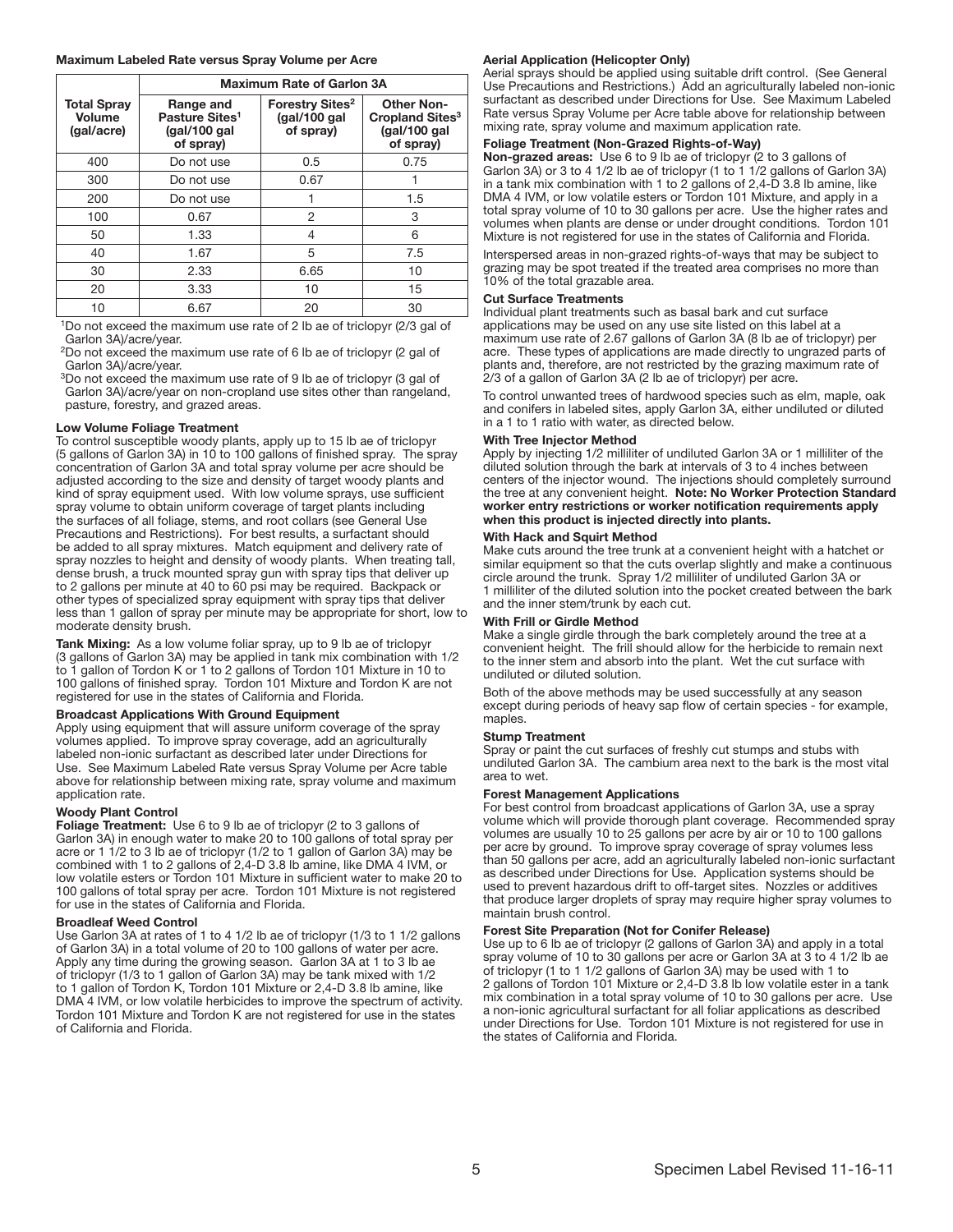Note: Conifers planted sooner than one month after treatment with Garlon 3A at less than 4 lb ae of triclopyr (1 1/3 gallons of Garlon 3A) per acre or sooner than two months after treatment at 4 to 9 lb ae of triclopyr (1 1/3 to 3 gallons of Garlon 3A) per acre may be injured. When tank mixtures of herbicides are used for forest site preparation, labels for all products in the mixture should be consulted and the longest recommended waiting period before planting observed.

#### Directed Spray Applications for Conifer Release

To release conifers from competing hardwoods such as red maple, sugar maple, striped maple, sweetgum, red and white oaks, ash, hickory, alder, birch, aspen, and pin cherry, mix 3 to 6 lb ae of triclopyr (1 to 2 gallons of Garlon 3A) in enough water to make 100 gallons of spray mixture. To improve spray coverage, add an agriculturally labeled non-ionic surfactant as described under Directions for Use. The spray mixture should be directed onto foliage of competitive hardwoods using knapsack or backpack sprayers with fiat fan nozzles or equivalent any time after hardwoods have reached full leaf size, but before autumn coloration. The majority of treated hardwoods should be less than 6 feet in height to ensure adequate spray coverage. Care should be taken to direct spray away from contact with conifer foliage, particularly foliage of desirable pines.

Note: Spray may cause temporary damage and growth suppression where contact with conifers occurs; however, injured conifers should recover and grow normally. Over-the-top spray applications can kill pines.

#### Broadcast Applications for Conifer Release in the Northeastern United States

To release spruce, fir, red pine and white pine from competing hardwoods, such as red maple, sugar maple, striped maple, alder, birch (white, yellow or gray), aspen, ash, pin cherry and *Rubus* spp. and perennial and annual broadleaf weeds, use Garlon 3A at rates of 1 1/2 to 3 lb ae of triclopyr (2 to 4 quarts of Garlon 3A) per acre alone or with 2,4-D amine, like DMA 4 IVM, or 2,4-D ester to provide no more than 4 lb ae per acre from both products. Apply in late summer or early fall after conifers have formed their over wintering buds and hardwoods are in full leaf and prior to autumn coloration.

#### Broadcast Applications for Douglas-Fir Release in the Pacific Northwest and California

To release Douglas-fir from susceptible competing vegetation such as broadleaf weeds, alder, blackberry or Scotch broom, apply Garlon 3A at 1 to 1 1/2 lb ae of triclopyr (1 1/3 to 2 quarts of Garlon 3A) per acre alone or in combination with 4 lb per acre of atrazine. Mix all sprays in a water carrier with a non-ionic surfactant. Apply in early spring after hardwoods begin growth and before Douglas fir bud break ("early foliar" hardwood stage) or after Douglas fir seasonal growth has "hardened off" (set winter buds) in late summer, but while hardwoods are still actively growing. When treating after Douglas fir bud set, apply prior to onset of autumn coloration in hardwood foliage. Note: Treatments applied during active Douglas fir shoot growth (after spring bud break and prior to bud set) may cause injury to Douglas flr trees.

# Christmas Tree Plantations

Use Garlon 3A for the control of woody plants and annual and perennial broadleaf weeds in established Christmas tree plantations. For best results, apply when woody plants and weeds are actively growing. Garlon 3A does not control weeds which have not emerged at the time of application. If lower rates are used on hard to control woody species, resprouting may occur the year following treatment. Brush over 8 feet tall is difflcult to treat efflciently using hand equipment such as backpack or knapsack sprayers. When treating large brush or trees or hard to control species such as ash, blackgum, choke cherry, elm, hazel, madrone, maples, oaks or sweetgum, and for applications made during drought conditions or in late summer when the leaves are mature, use the higher rates of Garlon 3A or use cut surface application methods. For foliar applications, apply in enough water to give uniform and complete coverage of the plants to be controlled. Applications made under drought conditions may provide less than desirable results.

#### Use Precautions:

- Do not use on newly seeded grass until well established as indicated by vigorous growth and development of secondary root system and tillering
- Newly seeded turf (alleyways, etc.) should be mowed two or three times before any treatment with Garlon 3A.
- Do not reseed Christmas tree areas treated with Garlon 3A for a minimum of three weeks after application.
- Do not use Garlon 3A if legumes, such as clover, are present and injury cannot be tolerated.

#### Spray Preparation

The order of addition to the spray tank is water, drift control agent (if used), non-ionic agricultural surfactant and Garlon 3A. Continue moderate agitation while mixing and spraying. Use a non-ionic agricultural surfactant for all applications. When using surfactants, follow use directions and precautions listed on the manufacturer's label. Use the higher recommended concentrations of surfactant in the spray mixture when applying lower spray volumes per acre. Note: If tank mixing with Rodeo herbicide, mix the Garlon 3A with at least 75% of the total spray volume desired and ensure that Garlon 3A is well mixed before adding the Rodeo to avoid incompatibility.

#### **Application**

Apply in late summer or early autumn after terminal growth of Christmas trees has hardened of, but before leaf drop of, target weeds. Apply at a rate of 3/4 to 1 3/4 lb ae of triclopyr (2 to 5 pints of Garlon 3A) per acre as a foliar spray directed toward the base of Christmas trees. Use sufficient spray volume to provide uniform coverage of target plants (20 to 100 gallons per acre). Do not apply with 2,4-D. Application rates of Garlon 3A recommended for Christmas trees will only suppress some well established woody plants that are greater than 2 to 3 years old (see table below). Broadcast sprays may also be applied in bands between the rows of planted trees. Use spray equipment that will assure uniform coverage of the desired spray volume.

Spray solution from Garlon 3A can cause needle and branch injury to Christmas trees. To minimize injury to Christmas trees, direct sprays so as to minimize contact with foliage. Blue spruce, white spruce, balsam fir and Frasier fir are less susceptible to injury than white pine and Douglas fir.

Restriction: Apply Garlon 3A only to established Christmas trees that were planted at least one full year prior to application.

# Application Rates and Species Controlled:

| Garlon 3A                                                                                                                                 |                                                                                                                                                                                                                               |                                                                                                                                                                                                             |  |  |
|-------------------------------------------------------------------------------------------------------------------------------------------|-------------------------------------------------------------------------------------------------------------------------------------------------------------------------------------------------------------------------------|-------------------------------------------------------------------------------------------------------------------------------------------------------------------------------------------------------------|--|--|
| 2 pints/acre<br>$(3/4)$ lb ae of triclopyr)                                                                                               | 3 to 4 pints/acre<br>$(11/2)$ lb ae of triclopyr)                                                                                                                                                                             | 5 pints/acre<br>$(1 \frac{3}{4}$ lb ae of triclopyr)                                                                                                                                                        |  |  |
| clover<br>dandelion<br>dock, curly<br>lambsquarters<br>lespedeza<br>plantain, broadleaf<br>plantain, buckhorn<br>ragweed, common<br>vetch | bindweed, field (TG)<br>blackberry <sup>1</sup><br>chicory (s)<br>fireweed<br>ivy, ground<br>lettuce, wild<br>oxalis<br>poison ivy<br>smartweed (TG)<br>thistle, Canada (TG)<br>violet, wild<br>Virginia creeper <sup>1</sup> | arrowwood (SDL)<br>aspen<br>beech (SDL)<br>birch (SDL)<br>chinguapin<br>cottonwood (SDL)<br>elderberry<br>grape, wild<br>mulberry (SDL)<br>poplar (SDL)<br>sassafras (SDL)<br>sumac (SDL)<br>sycamore (SDL) |  |  |

(TG) Top growth control, retreatment may be necessary

(S) Suppression

(SDL) Seedlings less than 2 to 3 years old

<sup>1</sup>Use 4 pint per acre rate

#### Directed Applications

To control hardwoods such as red maple, sugar maple, striped maple, sweetgum, red and white oaks, ash, alder, birch, aspen, and pin cherry, mix 4 to 20 fi oz of Garlon 3A in enough water to make 3 gallons of spray mixture. For directed applications, do not exceed 6 lb ae of triclopyr (2 gallons of Garlon 3A) per acre per year. To improve coverage, add a non-ionic agricultural surfactant to the spray. This spray mixture should be directed onto foliage of competitive hardwoods using knapsack or backpack sprayers with fiat fan nozzles or equivalent any time after hardwoods have reached full leaf size, but before autumn coloration (when plants are actively growing). The majority of treated hardwoods should be less than 8 feet in height to ensure adequate spray coverage. Note: To prevent Christmas tree injury, care should be taken to direct spray away from contact with Christmas tree foliage.

#### Cut Surface Treatments

When treating large brush or trees or hard to control species such as ash, blackgum, choke cherry, elm, hazel, madrone, maples, oaks, salt cedar or sweetgum, and for applications made during drought conditions or in late summer when the leaves are mature, use cut surface treatments. (See directions for Cut Surface Treatments in preceding section of this label.)